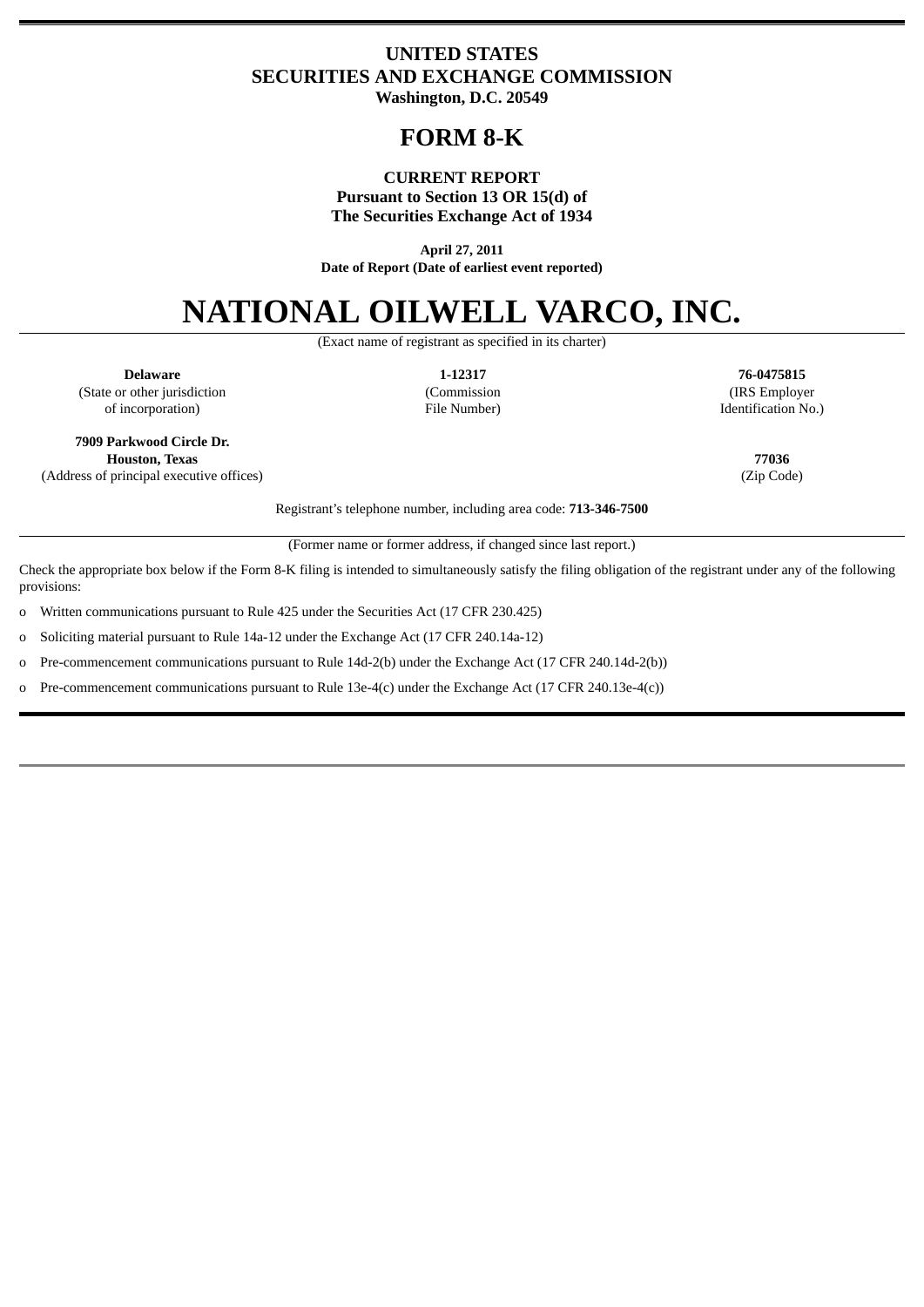#### **Item 2.02 Results of Operations and Financial Condition**

On April 27, 2011, National Oilwell Varco, Inc. issued a press release announcing earnings for the quarter ended March 31, 2011 and conference call in connection therewith. A copy of the release is furnished herewith as Exhibit 99.1 and incorporated herein by reference.

The information contained in this Current Report shall not be deemed to be "filed" for purposes of Section 18 of the Securities Exchange Act of 1934 (the "Exchange Act") or otherwise subject to the liabilities of that section, nor shall it be incorporated by reference into a filing under the Securities Act of 1933, or the Exchange Act, except as shall be expressly set forth by specific reference in such a filing.

#### **Item 9.01 Financial Statements and Exhibits**

(d) *Exhibits*

The following exhibit is provided as part of the information furnished under Item 2.02 of this Current Report on Form 8-K:

99.1 National Oilwell Varco, Inc. press release dated April 27, 2011 announcing the earnings results for the quarter ended March 31, 2011.

#### **SIGNATURES**

Pursuant to the requirements of the Securities Exchange Act of 1934, the registrant has duly caused this report to be signed on its behalf by the undersigned hereunto duly authorized.

Date: April 27, 2011 NATIONAL OILWELL VARCO, INC.

/s/ Raymond W. Chang Raymond W. Chang Vice President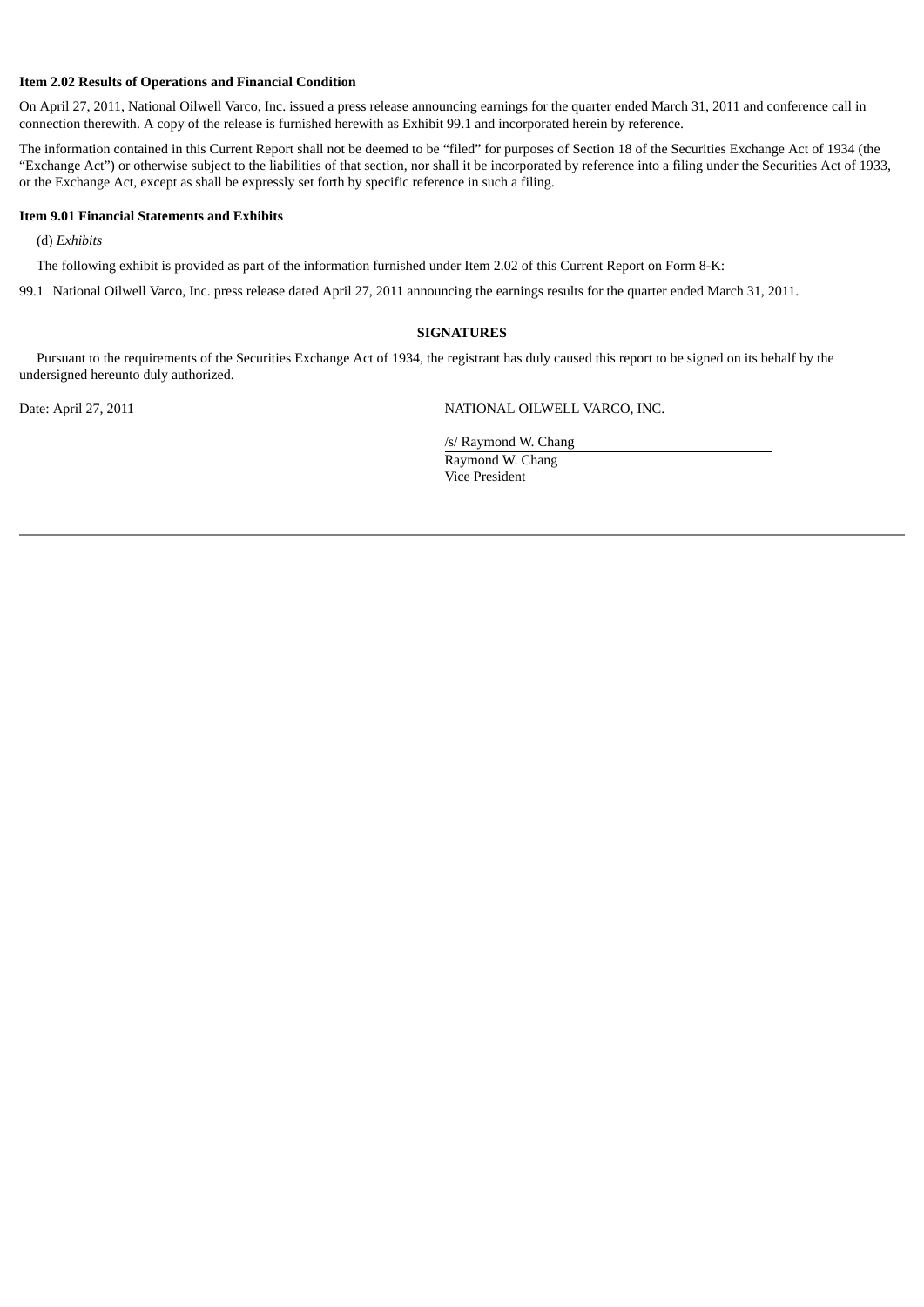### **Index to Exhibits**

99.1 National Oilwell Varco, Inc. press release dated April 27, 2011 announcing the earnings results for the quarter ended March 31, 2011.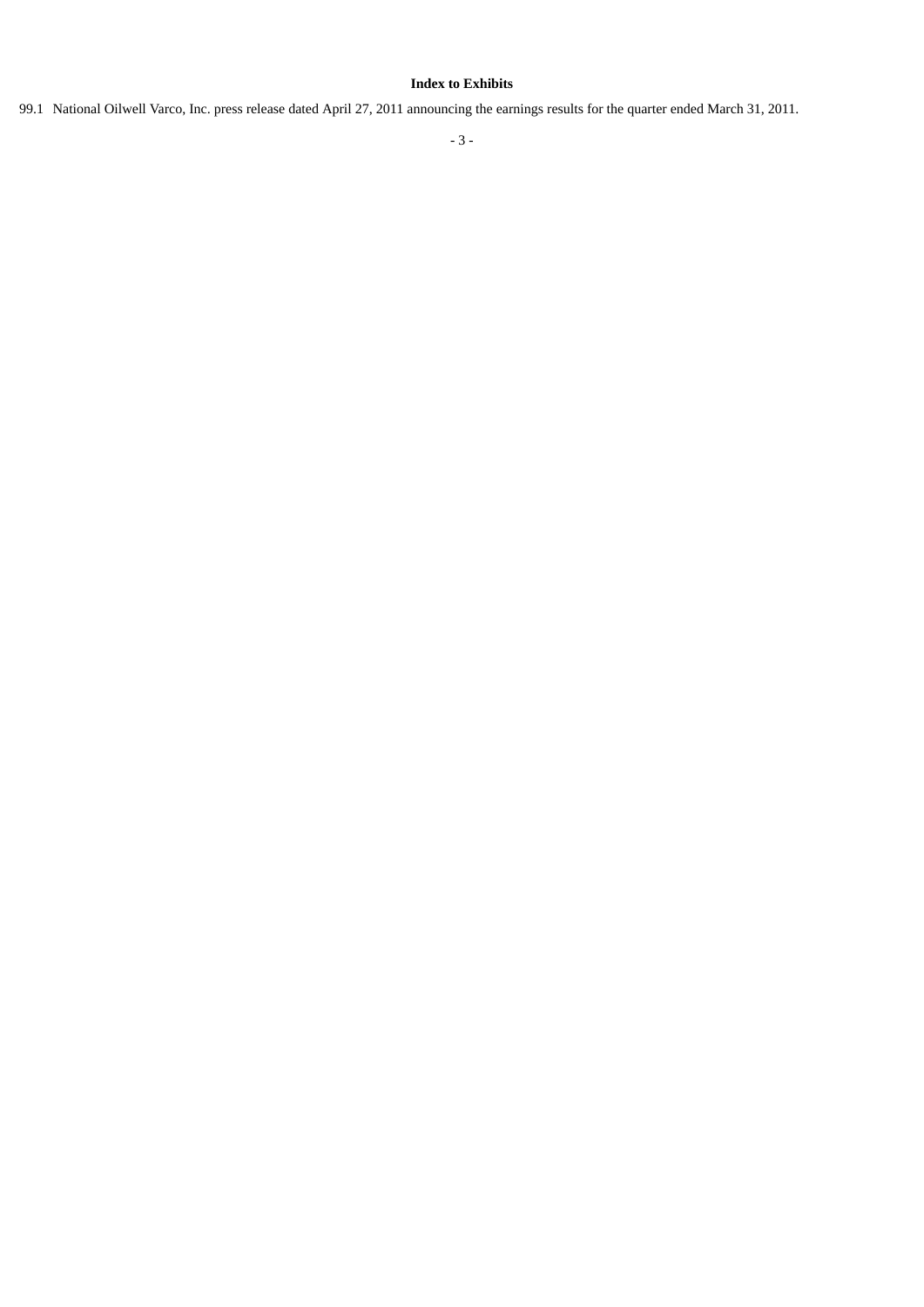**NATIONAL OILWELL VARCO** 

## **FOR IMMEDIATE RELEASE**

*NEWS* **Contact: Clay Williams (713) 346-7606**

#### **NATIONAL OILWELL VARCO ANNOUNCES FIRST QUARTER 2011 EARNINGS AND BACKLOG**

**HOUSTON, TX, April 27, 2011 —** National Oilwell Varco, Inc. (NYSE: NOV) today reported that for its first quarter ended March 31, 2011 it earned net income of \$407 million, or \$0.96 per fully diluted share, compared to fourth quarter ended December 31, 2010 net income of \$440 million, or \$1.05 per fully diluted share. The first quarter 2011 results included charges related to Libya asset write-downs and the Company's acquisition of APL totaling \$19 million pre-tax, or \$0.04 per share after-tax. Net income for the first quarter of 2011 excluding the Libya and APL charges was \$422 million, or \$1.00 per fully diluted share.

Reported revenues for the first quarter of 2011 were \$3.15 billion, a decrease of one percent from the fourth quarter of 2010 and an increase of four percent from the first quarter of 2010. Operating profit for the quarter, excluding the Libya and APL charges, was \$628 million or 20 percent of sales.

Capital equipment orders for the Company's Rig Technology segment increased significantly, both sequentially and year-over-year, to \$2.28 billion during the first quarter, reflecting higher demand for drilling equipment for new build offshore rigs. At March 31, 2011 the segment's backlog was \$6.16 billion, up 23 percent from the end of the fourth quarter.

Pete Miller, Chairman, President and CEO of National Oilwell Varco, remarked, "Our Company got off to a good start in the first quarter of 2011. Our Petroleum Services & Supplies segment performed exceptionally well, and helped offset expected lower revenues from new rig projects. The high levels of oilfield activity are spurring demand for all our products and services, serving to reload our backlog of Rig Technology capital equipment, and enabling our Distribution Services team to put up very solid revenues and margins once again.

We are very excited that bookings into our capital equipment backlog were more than double our shipments this quarter. Overall, efficient execution of orders in our backlog, our leading technologies, great service, and, most importantly, the best workforce in the industry, led to solid earnings this quarter.

Gradually recovering economies, high oil prices, a pressing need for modern, efficient drilling and well stimulation equipment, and rising consumption of drillpipe, downhole tools, and other critical oilfield products provide a great outlook for National Oilwell Varco."

#### **Rig Technology**

First quarter revenues for the Rig Technology segment were \$1.61 billion, a decrease of eight percent from the fourth quarter of 2010 and a decrease of 15 percent from the first quarter of 2010. Operating profit for this segment was \$422 million, or 26.2 percent of sales. Revenue out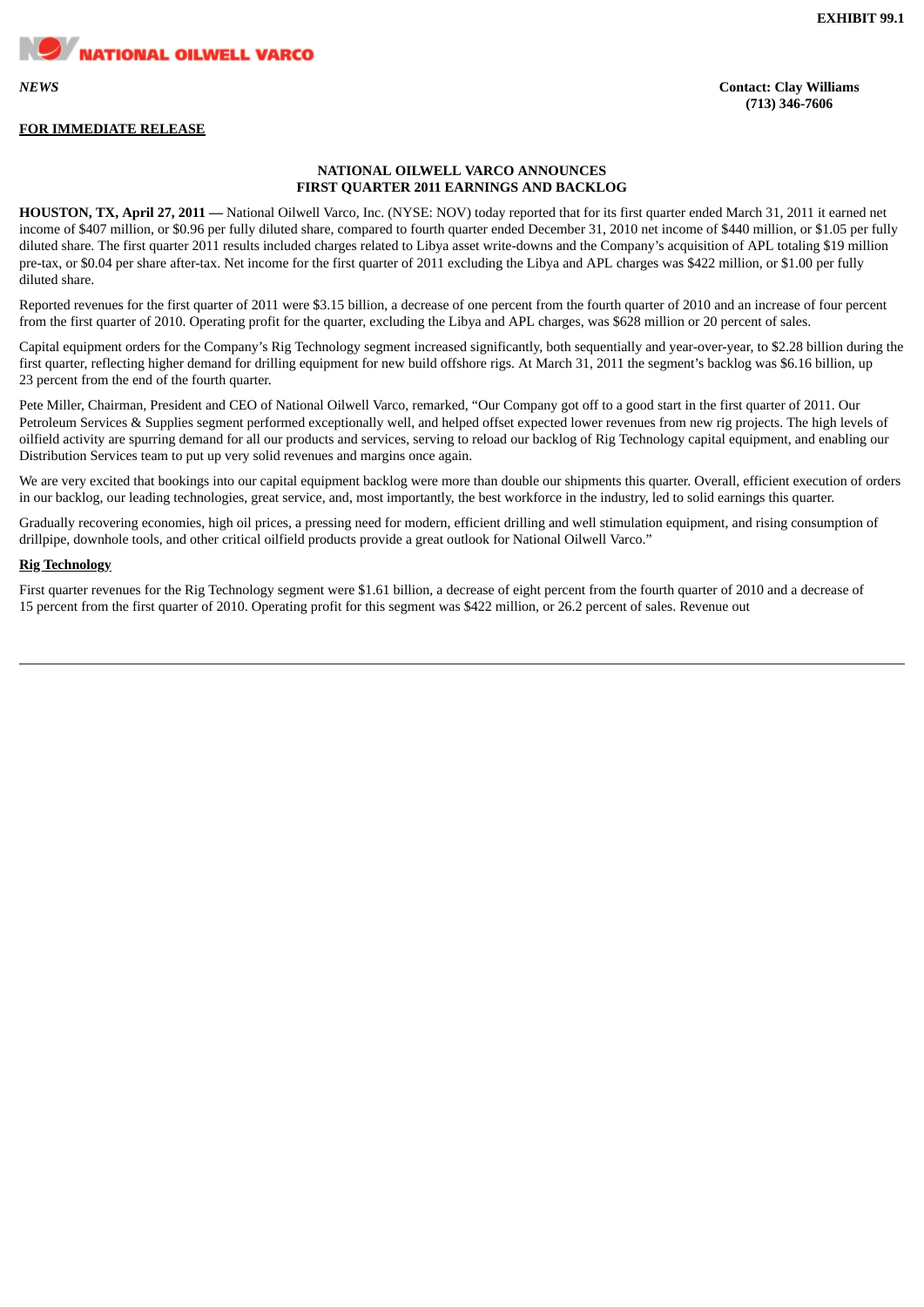of backlog for the segment declined 25 percent year-over-year, and was down 12 percent from the fourth quarter of 2010, to \$1.1 billion for the first quarter of 2011, reflecting the completion of many new offshore rig projects which were won in preceding years.

#### **Petroleum Services & Supplies**

Revenues for the first quarter of 2011 for the Petroleum Services & Supplies segment were \$1.27 billion, up 11 percent compared to fourth quarter 2010 results and up 37 percent from the first quarter of 2010. Operating profit was \$246 million, or 19.4 percent of revenue, an increase of 45 percent from the fourth quarter of 2010. Operating profit flow-through, or the change in operating profit divided by the change in revenue, was 59 percent sequentially and 39 percent from the first quarter of 2010 to the first quarter of 2011.

#### **Distribution Services**

The Distribution Services segment generated first quarter revenues of \$410 million, which were down three percent from the fourth quarter of 2010 and represented a 23 percent increase from the first quarter of 2010. First quarter operating profit was \$28 million or 6.8 percent of sales. Operating profit flowthrough was 22 percent from the first quarter of 2010 to the first quarter of 2011.

The Company has scheduled a conference call for April 27, 2011, at 8:00 a.m. Central Time to discuss first quarter results. The call will be broadcast through the Investor Relations link on National Oilwell Varco's web site at www.nov.com, and a replay will be available on the site for thirty days following the conference. Participants may also join the conference call by dialing **1-800-446-1671 within North America** or **1-847-413-3362 outside of North America** five to ten minutes prior to the scheduled start time, and ask for the "National Oilwell Varco Earnings Conference Call."

National Oilwell Varco is a worldwide leader in the design, manufacture and sale of equipment and components used in oil and gas drilling and production operations, the provision of oilfield services, and supply chain integration services to the upstream oil and gas industry**.**

Statements made in this press release that are forward-looking in nature are intended to be "forward-looking statements" within the meaning of Section 21E of the Securities Exchange Act of 1934 and may involve risks and uncertainties. These statements may differ materially from actual future events or results. Readers are referred to documents filed by National Oilwell Varco with the Securities and Exchange Commission, including the Annual Report on Form 10- K, which identify significant risk factors which could cause actual results to differ from those contained in the forward-looking statements.

- more -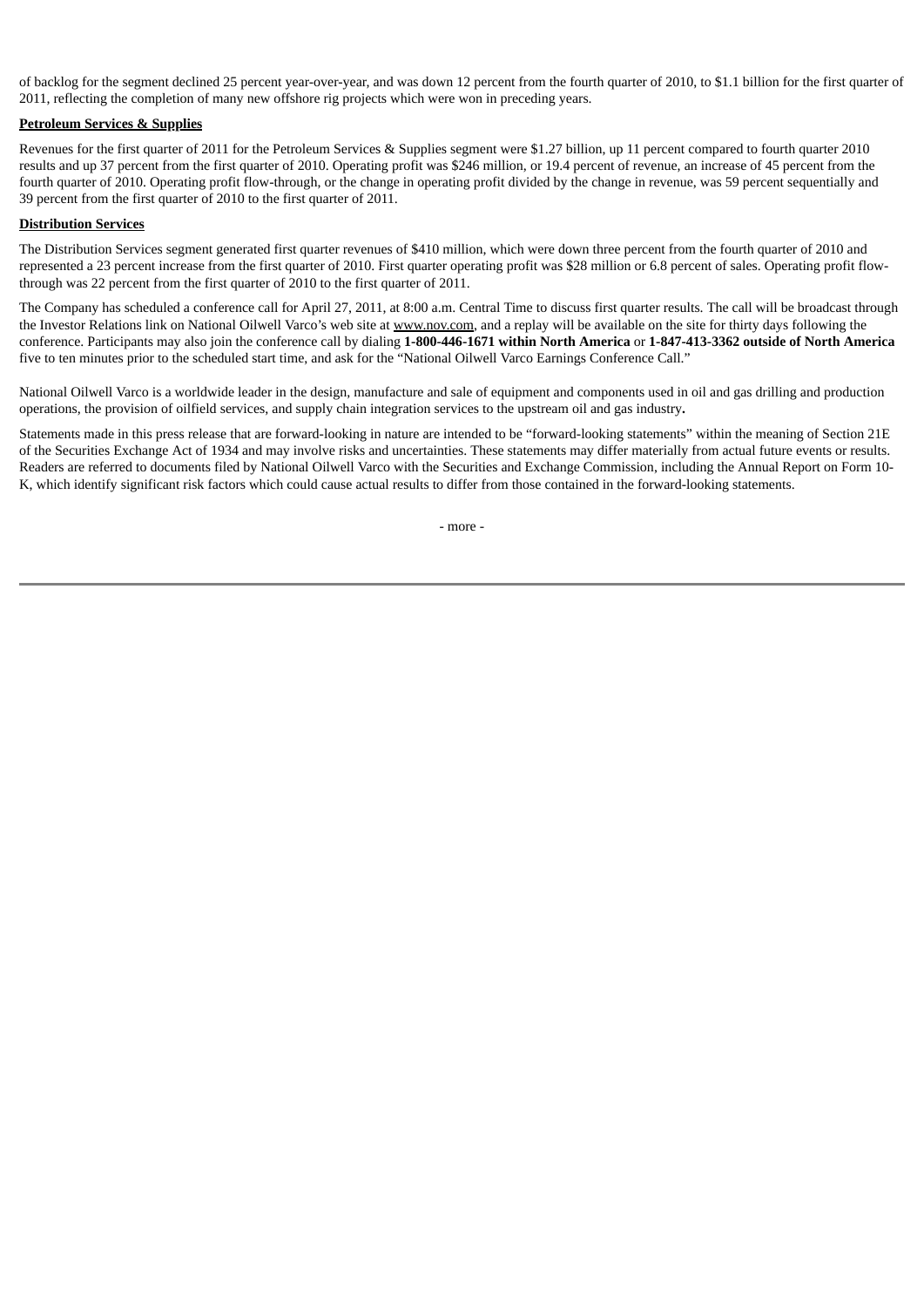#### **NATIONAL OILWELL VARCO, INC. CONSOLIDATED BALANCE SHEETS (In millions, except share data)**

|                                        | 2011                  | March 31,<br>December 31,<br>2010<br>(Unaudited) |        |
|----------------------------------------|-----------------------|--------------------------------------------------|--------|
| <b>ASSETS</b>                          |                       |                                                  |        |
| Current assets:                        |                       |                                                  |        |
| Cash and cash equivalents              | $\mathbb{S}$<br>3,060 | \$                                               | 3,333  |
| Receivables, net                       | 2,757                 |                                                  | 2,425  |
| Inventories, net                       | 3,570                 |                                                  | 3,388  |
| Costs in excess of billings            | 744                   |                                                  | 815    |
| Deferred income taxes                  | 297                   |                                                  | 316    |
| Prepaid and other current assets       | 311                   |                                                  | 258    |
| Total current assets                   | 10,739                |                                                  | 10,535 |
|                                        |                       |                                                  |        |
| Property, plant and equipment, net     | 1,861                 |                                                  | 1,840  |
| Deferred income taxes                  | 158                   |                                                  | 341    |
| Goodwill                               | 5,908                 |                                                  | 5,790  |
| Intangibles, net                       | 4,026                 |                                                  | 4,103  |
| Investment in unconsolidated affiliate | 402                   |                                                  | 386    |
| Other assets                           | 62                    |                                                  | 55     |
|                                        | \$23,156              | \$                                               | 23,050 |

# LIABILITIES AND STOCKHOLDERS' EQUITY

| Current liabilities:                                        |           |           |
|-------------------------------------------------------------|-----------|-----------|
| Accounts payable                                            | \$<br>656 | \$<br>628 |
| <b>Accrued liabilities</b>                                  | 1,989     | 2,105     |
| Billings in excess of costs                                 | 571       | 511       |
| Current portion of long-term debt and short-term borrowings | 203       | 373       |
| Accrued income taxes                                        | 284       | 468       |
| Deferred income taxes                                       | 429       | 451       |
| Total current liabilities                                   | 4,132     | 4,536     |
|                                                             |           |           |
| Long-term debt                                              | 512       | 514       |
| Deferred income taxes                                       | 1,832     | 1,885     |
| Other liabilities                                           | 279       | 253       |
| <b>Total liabilities</b>                                    | 6,755     | 7,188     |
|                                                             |           |           |

Commitments and contingencies

| Stockholders' equity:                                                                                       |          |                |
|-------------------------------------------------------------------------------------------------------------|----------|----------------|
| Common stock - par value \$.01; 422,957,697 and 421,141,751 shares issued and outstanding at March 31, 2011 |          |                |
| and December 31, 2010                                                                                       | 4        | $\overline{4}$ |
| Additional paid-in capital                                                                                  | 8.432    | 8,353          |
| Accumulated other comprehensive income                                                                      | 192      | 91             |
| Retained earnings                                                                                           | 7,661    | 7,300          |
| Total Company stockholders' equity                                                                          | 16.289   | 15,748         |
| Noncontrolling interests                                                                                    | 112      | 114            |
| Total stockholders' equity                                                                                  | 16,401   | 15,862         |
|                                                                                                             | \$23,156 | 23,050         |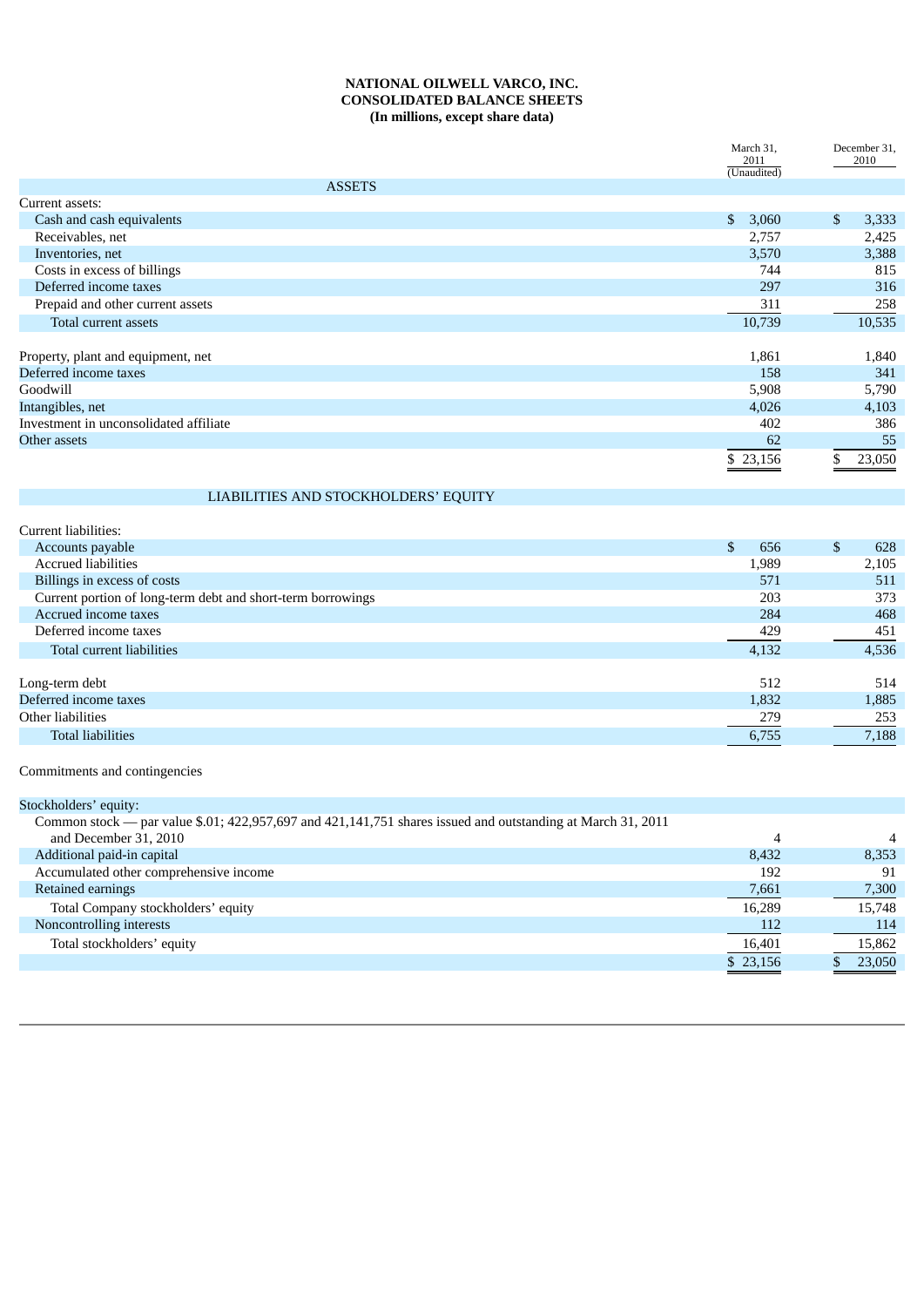#### **NATIONAL OILWELL VARCO, INC. CONSOLIDATED STATEMENTS OF INCOME (Unaudited) (In millions, except per share data)**

|                                                   | Three Months Ended       |                |                      |  |
|---------------------------------------------------|--------------------------|----------------|----------------------|--|
|                                                   | March 31,<br>2011        | 2010           | December 31,<br>2010 |  |
| Revenue:                                          |                          |                |                      |  |
| Rig technology                                    | \$<br>1,608              | 1,886<br>\$    | \$<br>1,757          |  |
| Petroleum services and supplies                   | 1,265                    | 923            | 1,137                |  |
| Distribution services                             | 410                      | 334            | 423                  |  |
| Eliminations                                      | (137)                    | (111)          | (145)                |  |
| Total revenue                                     | 3,146                    | 3,032          | 3,172                |  |
| Gross profit                                      | 994                      | 973            | 998                  |  |
| Gross profit %                                    | 31.6%                    | 32.1%          | 31.5%                |  |
| Selling, general, and administrative              | 366                      | 325            | 373                  |  |
| Transaction and devaluation costs                 | 19                       | 38             | 1                    |  |
| Operating profit                                  | 609                      | 610            | 624                  |  |
| Interest and financial costs                      | (14)                     | (13)           | (12)                 |  |
| Interest income                                   | $\overline{\mathcal{A}}$ | $\overline{2}$ | $\overline{4}$       |  |
| Equity income in unconsolidated affiliate         | 13                       | 6              | 14                   |  |
| Other income (expense), net                       | (19)                     | 11             | (7)                  |  |
| Income before income taxes                        | 593                      | 616            | 623                  |  |
| Provision for income taxes                        | 189                      | 197            | 186                  |  |
| Net income                                        | 404                      | 419            | 437                  |  |
| Net loss attributable to noncontrolling interests | (3)                      | (3)            | (3)                  |  |
| Net income attributable to Company                | \$<br>407                | 422<br>\$      | \$<br>440            |  |
| Net income attributable to Company per share:     |                          |                |                      |  |
| <b>Basic</b>                                      | \$<br>0.97               | \$<br>1.01     | \$<br>1.05           |  |
| Diluted                                           | \$<br>0.96               | \$<br>1.01     | \$<br>1.05           |  |
| Weighted average shares outstanding:              |                          |                |                      |  |
| <b>Basic</b>                                      | 420                      | 417            | 418                  |  |
| Diluted                                           | 423                      | 419            | 421                  |  |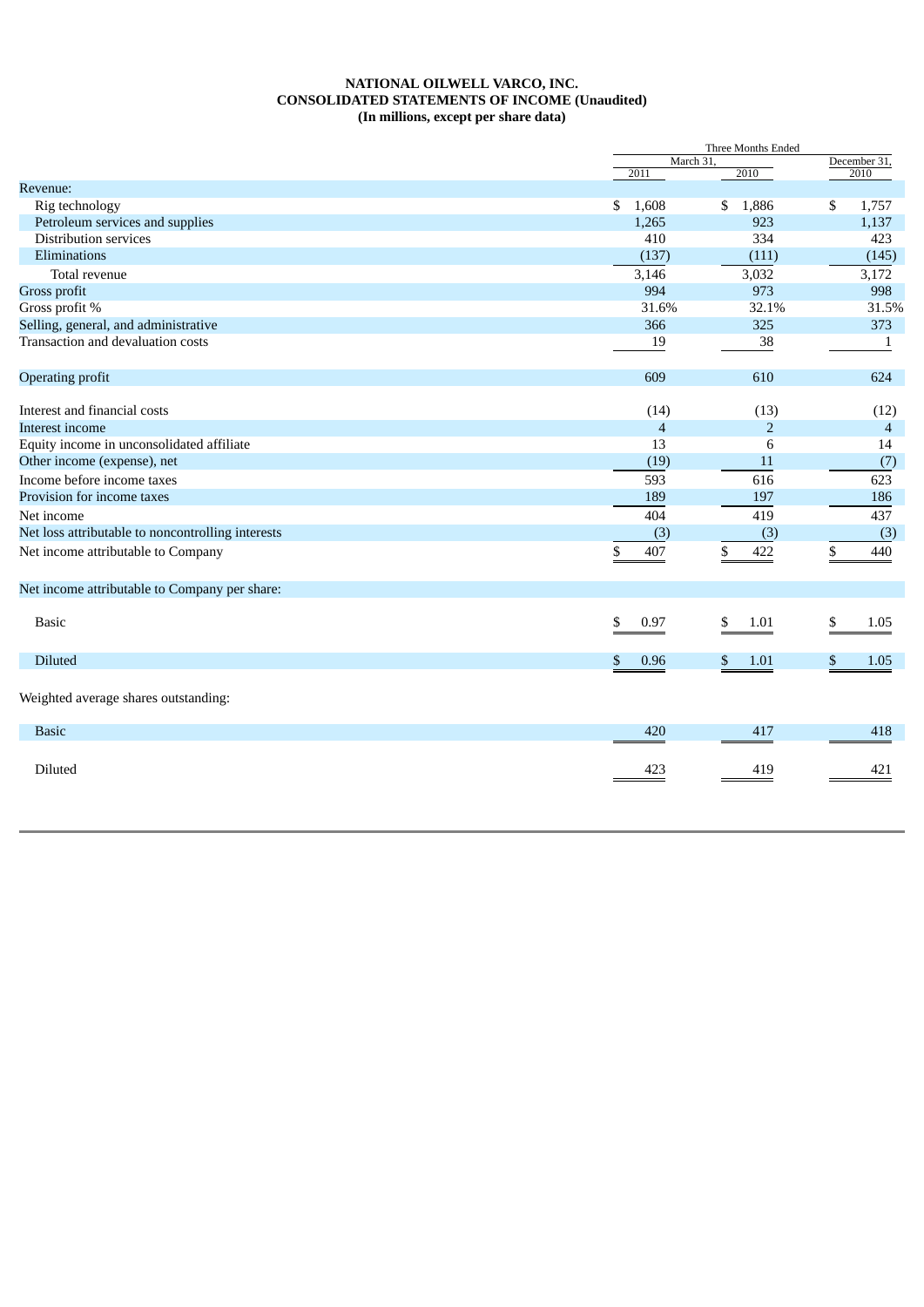# **NATIONAL OILWELL VARCO, INC. OPERATING PROFIT — AS ADJUSTED SUPPLEMENTAL SCHEDULE (Unaudited)**

**(In millions)**

|                                                                   |              | Three Months Ended |       |              |       |
|-------------------------------------------------------------------|--------------|--------------------|-------|--------------|-------|
|                                                                   |              | March 31.          |       | December 31, |       |
|                                                                   | 2011         |                    | 2010  |              | 2010  |
| Revenue:                                                          |              |                    |       |              |       |
| Rig technology                                                    | \$.          | 1,608<br>\$        | 1,886 | \$           | 1,757 |
| Petroleum services and supplies                                   |              | 1,265              | 923   |              | 1,137 |
| Distribution services                                             |              | 410                | 334   |              | 423   |
| Eliminations                                                      |              | (137)              | (111) |              | (145) |
| Total revenue                                                     | 3,146<br>\$. | \$                 | 3,032 |              | 3,172 |
|                                                                   |              |                    |       |              |       |
| Operating profit:                                                 |              |                    |       |              |       |
| Rig technology                                                    | \$           | \$<br>422          | 581   | \$           | 501   |
| Petroleum services and supplies                                   |              | 246                | 113   |              | 170   |
| Distribution services                                             |              | 28                 | 11    |              | 30    |
| Unallocated expenses and eliminations                             |              | (68)               | (57)  |              | (76)  |
| Total operating profit (before transaction and devaluation costs) |              | 628                | 648   | \$           | 625   |
|                                                                   |              |                    |       |              |       |
| Operating profit %:                                               |              |                    |       |              |       |
| Rig technology                                                    |              | 26.2%              | 30.8% |              | 28.5% |
| Petroleum services and supplies                                   |              | 19.4%              | 12.2% |              | 15.0% |
| Distribution services                                             |              | 6.8%               | 3.3%  |              | 7.1%  |
| Other unallocated                                                 |              |                    |       |              |       |
|                                                                   |              |                    |       |              |       |
| Total operating profit (before transaction and devaluation costs) |              | 20.0%              | 21.4% |              | 19.7% |
|                                                                   |              |                    |       |              |       |